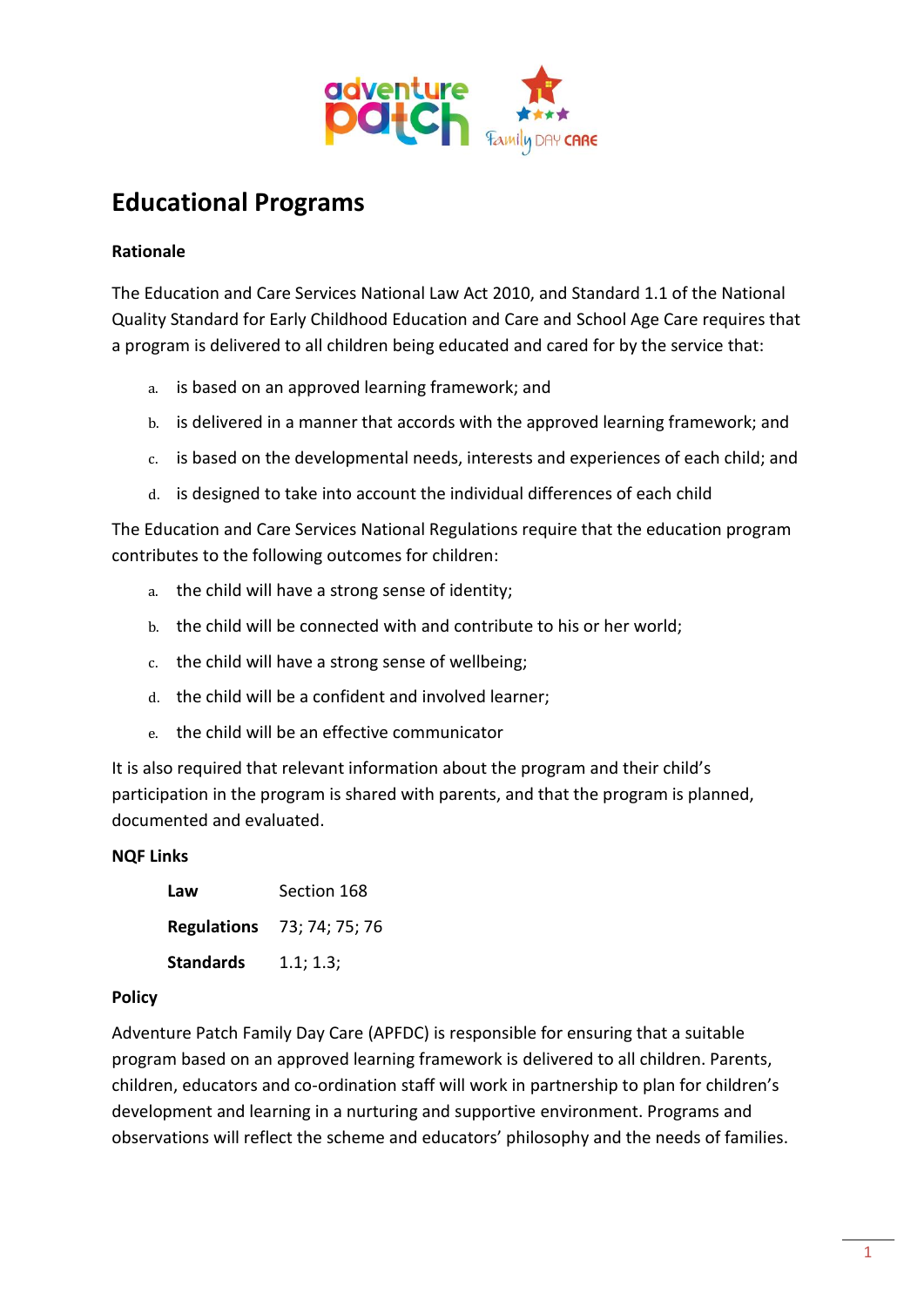## **Procedure**

#### **PROGRAM PLANNING AND DOCUMENTATION**

*Co-ordination Unit staff will:*

- Ensure Educators are working towards the learning outcomes with each child;
- Assist the Educator with Early Years Learning Framework reflective practice;
- Deliver information, resources and Professional Development which will assist an Educator with Education and Care Practices;
- Ensure all Educators are delivering an Education and Care program that address the child's needs;
- Ensure the Educator is involving the holistic child in the programming and planning process;
- Ensure the Educator is participating in the programming cycle Observing, Planning, Programming, Reflection and Forward Planning;
- Be available to discuss a child's development with Educators and /or families.

# *Educators will:*

- Offer a balance of indoor and outdoor experiences each day;
- Provide and evaluate a written educational program that contributes to the following outcomes for each child:
	- The child will have a strong sense of identity
	- The child will be connected with and contribute to his or her world
	- The child will have a strong sense of wellbeing
	- The child will be a confident and involved learner
	- The child will be an effective communicator
- Allow children to freely select experiences;
- Ensure the individual children's interests; strengths & needs are taken into account;
- Ensure the program of activities is flexible and allows opportunity to build on children's discoveries or spontaneous interest throughout the day;
- Outings are planned to engage children's learning;
- Maintain a balance of home based activities with outings planned to enhance learning opportunities;
- Maintain up-to-date skills in planning children's activities and knowledge of children's development through ongoing training;
- Promote positive interactions with children which treat children with dignity and respect;
- Provide opportunities for school aged children that complement their school experiences as well as their individual interests and home experiences;
- Provide adequate and sufficient equipment to support the program of activities taking into account the age, number and interests of children;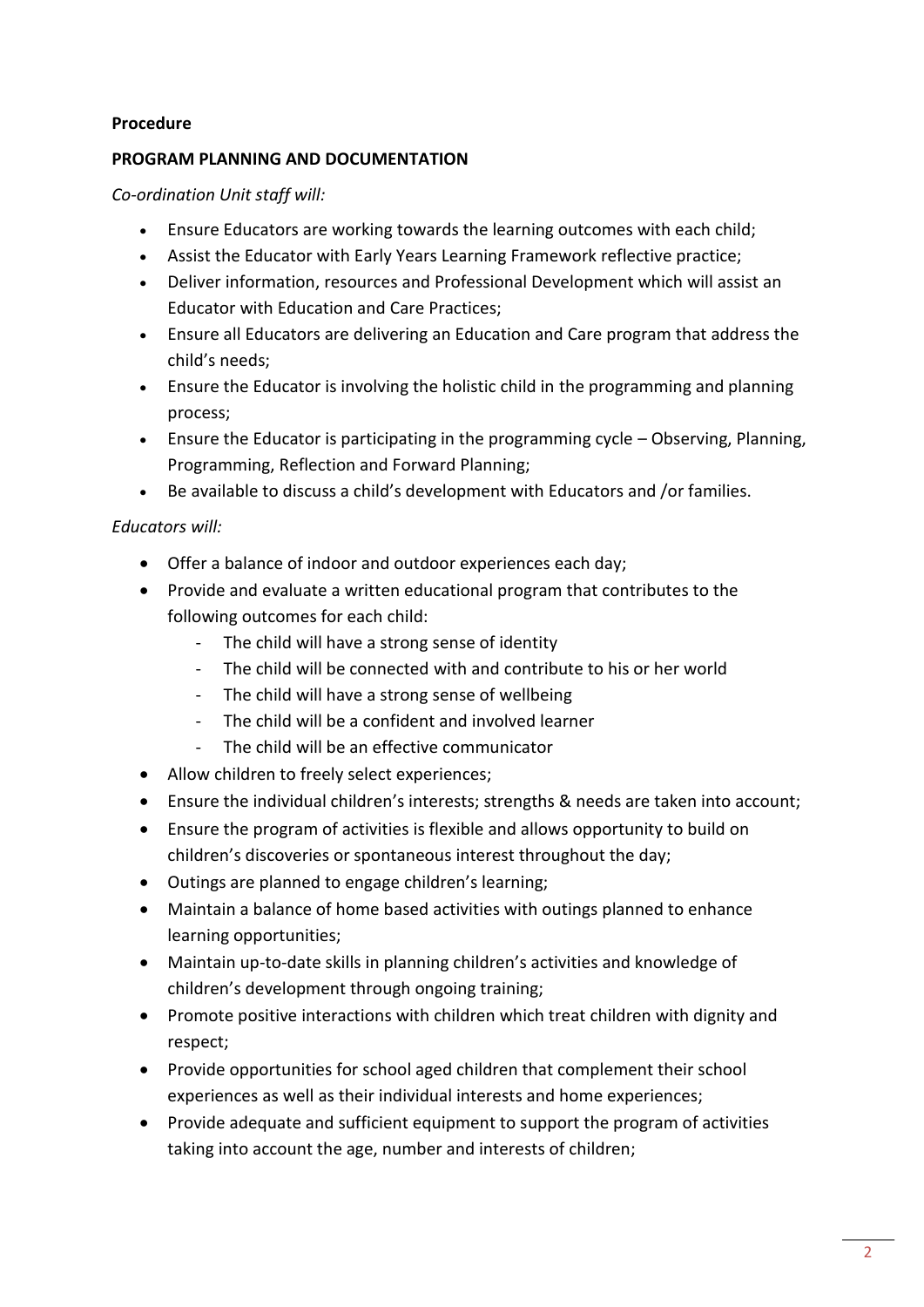- Ensure children's planned experiences are child focused and are based on observation of children's needs, interests and responses to previous experiences;
- Seek and include information from parents to assist in the planning of activities for each child;
- Regularly talk to parents about their child's activities whilst in Family Day Care;
- Document each child's involvement in the program through regular observations;
- Document the evaluation and assessment of each child's developmental needs, interests, experiences and participation in the program;
- Document a quarterly assessment of each child's progress against the outcomes of the Learning Framework. (Being Belonging Becoming or My Time Our Place)
- Ensure the following information is given to a child's parents when requested:
	- The content and operation of the educational program as it relates to that child.
	- Information about that child's participation in the program.
	- A copy of assessments or evaluations in relation to that child.

# **INFORMATION SHARING**

*Families will:*

- On initial contact with the service, families will be requested to provide information relevant to the successful inclusion of their child into the service, (e.g. cultural, values, beliefs, background, abilities, needs and language);
- Ensure confidentiality is observed
- Provide the Educator and /or Co-ordination Unit staff with as much relevant information about the child as possible to support the Educator in meeting the child's needs.

# *Co-ordination Unit Staff and Educators will:*

- Ensure that sharing of information will remain a vital component of each child's program and will maintain a positive focus;
- Ensure confidentiality is observed; (see Confidentiality Policy).
- Obtain written permission from parents to share information relating to their children, family and situation to external organisations or persons, if required;
- Share information relevant to a child and/or family if required for the placement, ongoing support or development of the child;
- Respond to families and children in an unbiased and consistent manner;
- Utilise parent knowledge as well as the resources provided by professional and community organisations to ensure the program is culturally relevant;
- Develop and maintain written programs of activities which meet statutory requirements. These are to be available at all times and kept for 12 months.